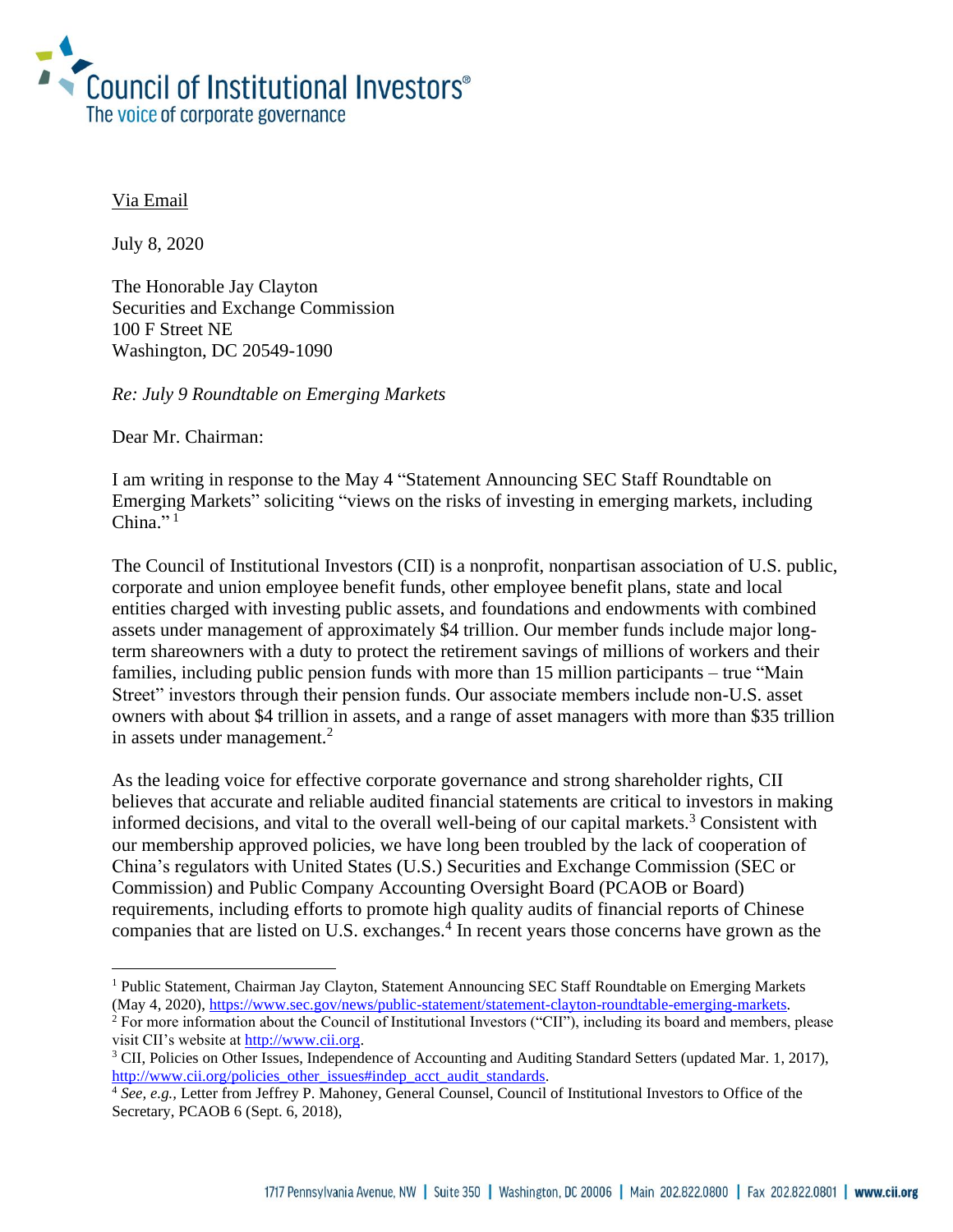number of Chinese companies listed on U.S. exchanges has increased significantly,<sup>5</sup> and with many of those companies adopting variable interest entity and dual class stock structures,<sup>6</sup> both of which include risks not fully understood by many market participants. 7

Since April, our concern has increased as the result of several significant events, including (1) on April 2 U.S.-listed Chinese coffeehouse chain Luckin Coffee Inc., whose PCAOB registered auditor has never been subject to a Board inspection,<sup>8</sup> disclosing that it had fabricated as much as \$310 million in sales from the second quarter of 2019;<sup>9</sup> and (2) on April 21 the SEC/PCAOB public statement, "Emerging Market Investments Entail Significant Disclosure, Financial Reporting and Other Risks; Remedies are Limited," warning investors that disclosures by SEC-

[https://www.cii.org/files/issues\\_and\\_advocacy/correspondence/2018/September%206,%202018%20PCAOB%20Str](https://www.cii.org/files/issues_and_advocacy/correspondence/2018/September%206,%202018%20PCAOB%20Strategic%20Plan.pdf) [ategic%20Plan.pdf](https://www.cii.org/files/issues_and_advocacy/correspondence/2018/September%206,%202018%20PCAOB%20Strategic%20Plan.pdf) ("We are particularly concerned about PCAOB-registered firms located in China for at least four reasons: (1) since 2010 the PCAOB has actively sought without success inspections of China-based audit firms and the mainland affiliates of the Big Four accountancies - Deloitte, KPMG, PricewaterhouseCoopers and EY; (2) many of the China-based audit firms do significant work on audits of major U.S. companies doing business in China; (3) the recent surge in the number of Chinese companies listed on U.S. stock exchanges; and (4) most of the Chinese companies listed on U.S. stock exchanges in recent years have a variable interest entity structure that is highly complex and might include risks that some investors and auditors may not fully understand or appreciate."). <sup>5</sup> *See, e.g.,* Press Releases[, Senate passes Kennedy and Van Hollen's bill to kick deceitful Chinese companies off](https://www.kennedy.senate.gov/public/press-releases?ID=09D30E00-F4C8-425A-836A-60BFD2B9483A)  [U.S. exchanges](https://www.kennedy.senate.gov/public/press-releases?ID=09D30E00-F4C8-425A-836A-60BFD2B9483A) (May 20, 2020), [https://www.kennedy.senate.gov/public/2020/5/senate-passes-kennedy-and-van](https://www.kennedy.senate.gov/public/2020/5/senate-passes-kennedy-and-van-hollen-s-bill-to-kick-deceitful-chinese-companies-off-u-s-exchanges)[hollen-s-bill-to-kick-deceitful-chinese-companies-off-u-s-exchanges](https://www.kennedy.senate.gov/public/2020/5/senate-passes-kennedy-and-van-hollen-s-bill-to-kick-deceitful-chinese-companies-off-u-s-exchanges) ("In the last 10 years, the number of Chinese companies listed on U.S. stock exchanges has increased significantly, as those firms take advantage of the capital available in America.").

<sup>7</sup> *See* Letter from Ash Williams, Chair, CII, et al. to John Zecca, Senior Vice President, General Counsel, North America and Chief Regulatory Officer, NASDAQ Stock Market 3-4 (Oct. 24, 2018),

[https://www.cii.org/files/issues\\_and\\_advocacy/correspondence/2018/20181024%20NASDAQ%20Petition%20on%](https://www.cii.org/files/issues_and_advocacy/correspondence/2018/20181024%20NASDAQ%20Petition%20on%20Multiclass%20Sunsets%20FINAL.pdf) [20Multiclass%20Sunsets%20FINAL.pdf](https://www.cii.org/files/issues_and_advocacy/correspondence/2018/20181024%20NASDAQ%20Petition%20on%20Multiclass%20Sunsets%20FINAL.pdf) ("over time and on average, the valuation of these [dual class stock structure] firms tends to decline, as the "wedge" between ownership and control widens, the agency costs of insider control and lack of shareholder accountability increase, founder's entrepreneurial skills and insights that initially propelled a company become dated, and opportunities and risks change in ways not foreseeable by investors at IPO); CII Research Analyst Brandon Whitehill, Buyer Beware: Chinese Companies and the VIE Structure 2 (Dec. 2017), [https://www.cii.org/files/publications/misc/12\\_07\\_17%20Chinese%20Companies%20and%20the%20VIE%20Struc](https://www.cii.org/files/publications/misc/12_07_17%20Chinese%20Companies%20and%20the%20VIE%20Structure.pdf) [ture.pdf](https://www.cii.org/files/publications/misc/12_07_17%20Chinese%20Companies%20and%20the%20VIE%20Structure.pdf) ("VIEs are fraught with complexity and risk for investors, including vulnerability to Chinese government pressures and management conflicts of interest").

<sup>8</sup> *See* PCAOB, Registration, Annual and Special Reporting, Firm Summary, Ernst & Young Hua Ming LLP (1408) (last visited June 17, 2020),<https://pcaobus.org/firms/1408> (Registration date: 07/08/2004); *see also* Jim Yang et al., *Coffee's for Closers: How a Short Seller's Warning Helped Take Down Luckin Coffee*, Wall St. J., June 29, 2020 (on file with CII) ("the auditor [Ernst & Young Hua Ming LLP] reviewed the company's interim financial statements that were included in a January 2020 prospectus for a share sale and issued a private 'comfort letter' that indicated it didn't have any issues with the numbers").

<sup>9</sup> *See* Quentin Webb & Joanne Chiu, *Ernst & Young Says It First Found Accounting Issues at Luckin,* Wall St. J., Apr. 3, 2020, *available at* [https://www.chinabevnews.com/2020/04/ernst-young-says-it-first-found.html;](https://www.chinabevnews.com/2020/04/ernst-young-says-it-first-found.html) Jeanny Yu et al., Luckin Coffee Scandal Deals New Blow to Corporate China, Bloomberg (Apr. 3, 2020), *available at*  [https://www.msn.com/en-in/money/news/luckin-coffee-scandal-deals-new-blow-to-corporate-china/ar-BB129nkw;](https://www.msn.com/en-in/money/news/luckin-coffee-scandal-deals-new-blow-to-corporate-china/ar-BB129nkw) [Bob Pisani,](https://www.cnbc.com/bob-pisani/) Trader Talk, Luckin Coffee is a painful reminder of 'the extreme fraud risk' of some China-based companies*,* CNBC (Apr. 3, 2020, 7:12 AM EDT), [https://www.cnbc.com/2020/04/03/luckin-coffee-debacle-is-a](https://www.cnbc.com/2020/04/03/luckin-coffee-debacle-is-a-painful-reminder-of-fraud-risk.html)[painful-reminder-of-fraud-risk.html.](https://www.cnbc.com/2020/04/03/luckin-coffee-debacle-is-a-painful-reminder-of-fraud-risk.html)

<sup>6</sup> *See, e.g.,* CII, Dual-Class Snapshot: Statistics (as of June 16, 2020) (on file with CII) (In 2019, 9.9% of initial public offerings (IPOs) were foreign private issuers (FPIs) from China (21 out of 212), of these 21 Chinese FPIs, 14 (66.67%) have a dual class structure and 17 (77.2%) have a Variable Interest Entity (VIE) structure, and thus far 16.7% of IPOs in 2020 have been Chinese FPIs (9 out of 54), of these 9 Chinese FPIs, 3 (33.3%) have a dual class structure and 6 (66.7%) have a VIE structure.).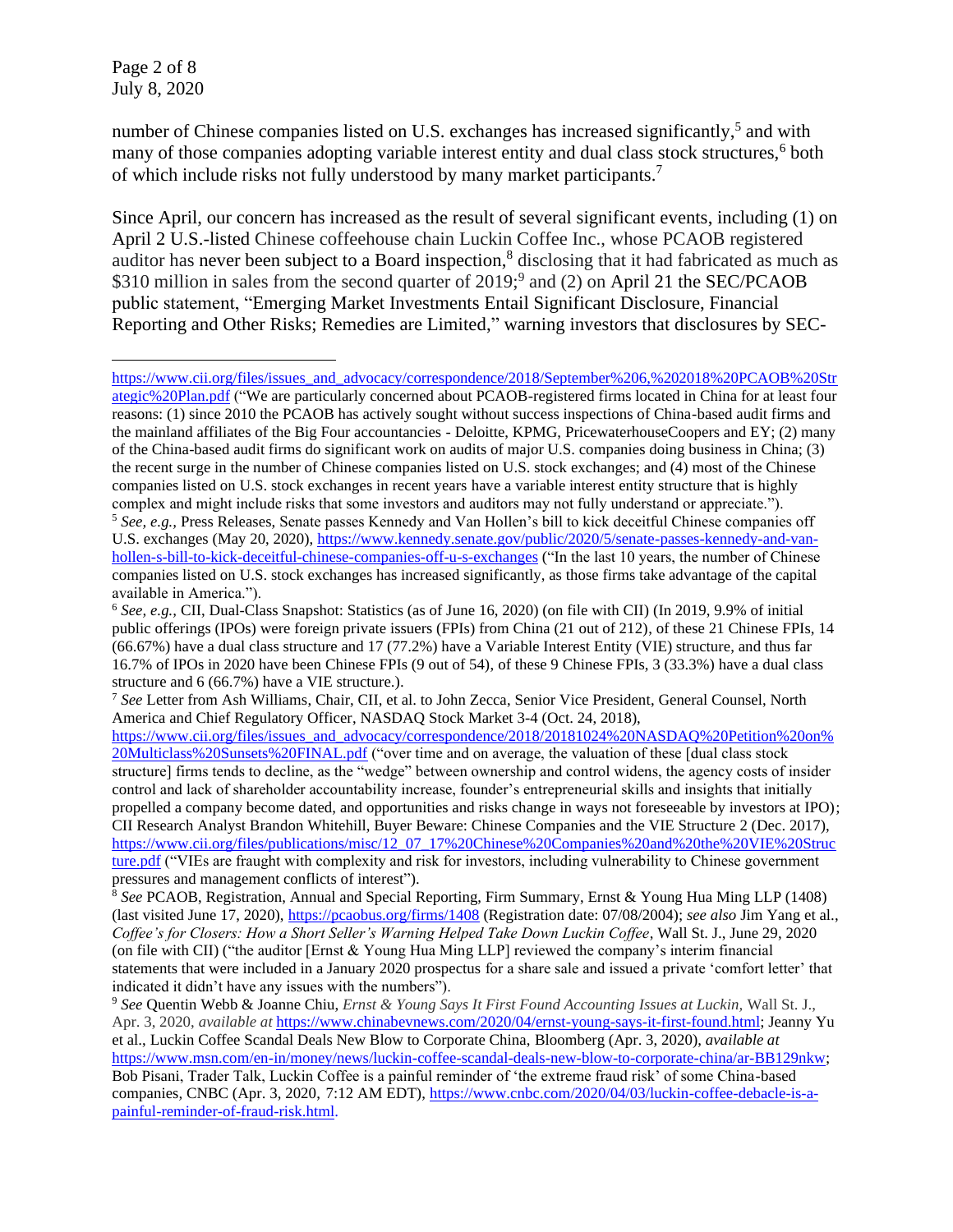Page 3 of 8 July 8, 2020

registered companies from China may be incomplete and misleading<sup>10</sup> and referencing a March 1 revision to the Peoples Republic of China Securities Law providing that "without the approval of its securities regulator and various components of the Chinese government, no entity or individual in China may provide documents and information relating to securities business activities of overseas regulators."<sup>11</sup>

To be clear, we are focused foremost on the quality and integrity of U.S. capital markets. Our members have a variety of investment strategies for emerging and frontier markets, and understand risk has to be calibrated to rewards. But we expect that U.S. capital markets should adhere to their articulated standards.<sup>12</sup> This is not happening where U.S.-listed companies are audited by firms that are not inspected by PCAOB.<sup>13</sup>

## **Potential Remedial Actions**

CII's preference is for PCAOB to inspect the audit work and practices of PCAOB-registered firms in China. However, after more than a decade of negotiations on this issue, it appears that China continues to refuse to permit such inspections.<sup>14</sup> Moreover, as indicated, China recently amended its securities laws to explicitly impose a hurdle for those firms to share information

<sup>11</sup> *Id.* at n.20; *see* Presidential Memorandum, Memorandum on Protecting United States Investors from Significant Risks for Chinese Companies, Foreign Policy (June 4, 2020), [https://www.whitehouse.gov/presidential](https://www.whitehouse.gov/presidential-actions/memorandum-protecting-united-states-investors-significant-risks-chinese-companies/)[actions/memorandum-protecting-united-states-investors-significant-risks-chinese-companies/](https://www.whitehouse.gov/presidential-actions/memorandum-protecting-united-states-investors-significant-risks-chinese-companies/) ("Recently, the Chinese government enacted a statute that expressly prevents audit firms from providing this information without the prior consent of Chinese financial regulators [and] [p]reventing the PCAOB from complying with its statutory mandate means that investors cannot have confidence in the financial reports of audited companies and creates significant risks to investors in the securities listed on United States stock exchanges."); *see also* Morgan Stanley, Execution Services Sales, Trading Unicorns Part 2: China ADRs & HK Secondary Listing Key Debates 10 (June 10, 2020) (on file with CII) (commenting on the lack of "visibility to inspect audits of overseas listed Chinese companies as their audit papers are not allowed to be shared with overseas regulators without regulatory approval"). <sup>12</sup> *See, e.g.,* Michael D. Mann & Arthur Levitt Jr., Opinion|Commentary, *The SEC's China Evasion*, Wall St. J., May 6, 2020 ("leaving it to investors to protect themselves, fails to carry out the SEC's statutory mandate[,] [i]t can only diminish U.S. Markets [and] [i]t sells short the recourse the SEC has in this situation: Failure to comply with its rules, or to cooperate with its investigations, can be the basis for stopping a listing, suspending trading or barring a person or company from participating in the U.S. markets").

<sup>14</sup> *See* 2007 PCAOB Ann. Rep. 18 (2008),

<sup>10</sup> *See* SEC Chairman Jay Clayton et al., Public Statement, Emerging Market Investments Entail Significant Disclosure, Financial Reporting and Other Risks; Remedies are Limited (Apr. 21, 2020),

<https://www.sec.gov/news/public-statement/emerging-market-investments-disclosure-reporting> ("in . . . China, there is substantially greater risk that disclosures will be incomplete or misleading and, in the event of investor harm, substantially less access to recourse, in comparison to U.S. domestic companies").

<sup>&</sup>lt;sup>13</sup> See, e.g., Presidential Memorandum, Memorandum on Protecting United States Investors from Significant Risks for Chinese Companies, Foreign Policy ("Preventing the PCAOB from complying with its statutory mandate means that investors cannot have confidence in the financial reports of audited companies and creates significant risks to investors in the securities listed on United States stock exchanges").

<https://pcaobus.org/About/Administration/Documents/Annual%20Reports/2007.pdf> ("in 2007, the PCAOB had bilateral contact or discussions regarding auditor oversight with many countries around the world, including ... China"); /;*see also* Bethany Allen-Ebrahimian et al., China, public markets and secrecy, Axios (June 20, 2020), <https://www.axios.com/china-public-markets-threat-76888ca3-45da-4d12-a93e-37e0b3a4a120.html> ("In May 2013, the . . . PCAOB[] signed a memorandum of understanding with the China Securities Regulatory Commission and

the Ministry of Finance . . . to help facilitate these third-party audit requests . . . **But Chinese companies** have violated the agreement, [according to the PCAOB](https://pcaobus.org/News/Releases/Pages/05202013_ChinaMOU.aspx) as well as current and former U.S. officials.").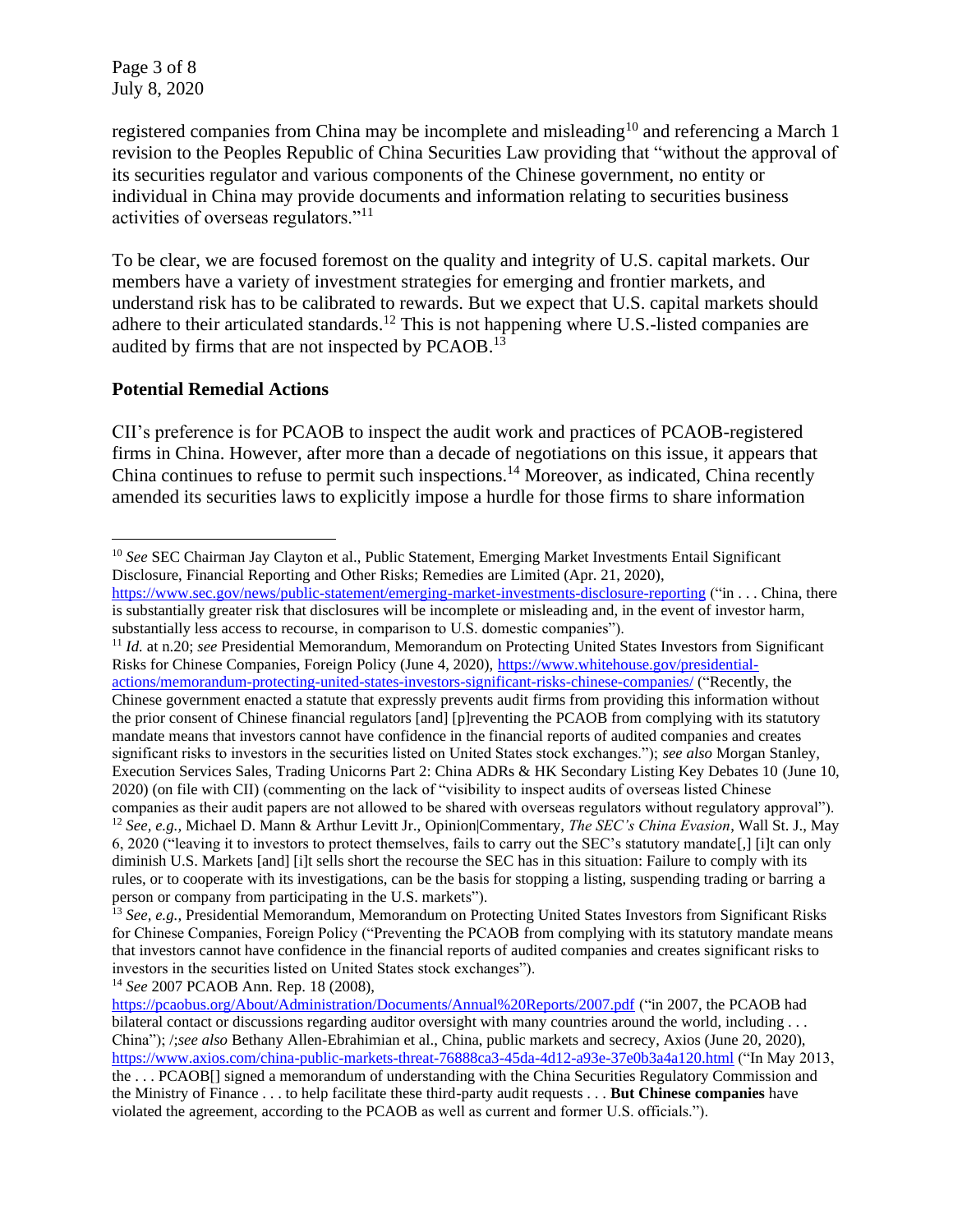Page 4 of 8 July 8, 2020

with PCAOB, Commission, and other overseas regulators. As a result, we generally agree with the recent commentary in *Barron's* that it appears that an agreement with China on PCAOB inspections may never be achievable "through conventional negotiations."<sup>15</sup>

We also agree the "status quo has become unacceptable."<sup>16</sup> And we welcome the pending recommendations of the President's Working Group on Financial Markets.<sup>17</sup> In the meantime, we offer our views on two potential remedial actions that have already been proposed and that with some qualifications we would generally support.

## Nasdaq Proposals<sup>18</sup>

In June, The Nasdaq Stock Market LLP (Nasdaq) issued three related proposals<sup>19</sup> intended to tighten listing standards for Chinese companies and other companies from "Restrictive Markets" that have laws limiting access to information.<sup>20</sup> One proposal would require companies to have management or advisors that understand regulatory and listing requirements, including controls over financial reporting.<sup>21</sup>

[https://www.federalregister.gov/documents/2020/06/08/2020-12271/self-regulatory-organizations-the-nasdaq-stock](https://www.federalregister.gov/documents/2020/06/08/2020-12271/self-regulatory-organizations-the-nasdaq-stock-market-llc-notice-of-filing-of-proposed-rule-change)[market-llc-notice-of-filing-of-proposed-rule-change.](https://www.federalregister.gov/documents/2020/06/08/2020-12271/self-regulatory-organizations-the-nasdaq-stock-market-llc-notice-of-filing-of-proposed-rule-change)

<sup>15</sup> Roger Silvers, Commentary*, China Doesn't Want to Cooperate with U.S. Regulators, Congress Is Raising the Stakes*, Barron's, June 12, 2020, [https://www.barrons.com/articles/china-doesnt-want-to-cooperate-with-u-s](https://www.barrons.com/articles/china-doesnt-want-to-cooperate-with-u-s-regulators-congress-is-raising-the-stakes-51591986801)[regulators-congress-is-raising-the-stakes-51591986801.](https://www.barrons.com/articles/china-doesnt-want-to-cooperate-with-u-s-regulators-congress-is-raising-the-stakes-51591986801)

<sup>&</sup>lt;sup>16</sup> Capital Markets and Emergency Lending in the COVID-19 Era: Before H. Comm. on Fin. Servs. Inv't Prot., Entrepreneurship, & Capital Mkts. Subcomm.,  $116<sup>th</sup>$  Cong. (June 25, 2020) (testimony of Jay Clayton, Chairman, U.S. Securities and Exchange Commission at 9), [https://financialservices.house.gov/uploadedfiles/hhrg-116-ba16](https://financialservices.house.gov/uploadedfiles/hhrg-116-ba16-wstate-claytonj-20200625.pdf) [wstate-claytonj-20200625.pdf.](https://financialservices.house.gov/uploadedfiles/hhrg-116-ba16-wstate-claytonj-20200625.pdf)

<sup>&</sup>lt;sup>17</sup> Presidential Memorandum, Memorandum on Protecting United States Investors from Significant Risks for Chinese Companies, Foreign Policy ("Within 60 days of the date of this memorandum, the PWG shall submit to the President . . . a report that includes: . . . Recommendations for actions . . . .").

<sup>&</sup>lt;sup>18</sup> Notice of Filing of Proposed Rule Change To Adopt a New Requirement Related to the Qualification of Management for Companies From Restrictive Markets, Exchange Act Release No. 89,028, 85 Fed. Reg. 35,967 (proposed June 8, 2020)[, https://www.federalregister.gov/documents/2020/06/12/2020-12686/self-regulatory](https://www.federalregister.gov/documents/2020/06/12/2020-12686/self-regulatory-organizations-the-nasdaq-stock-market-llc-notice-of-filing-of-proposed-rule-change)[organizations-the-nasdaq-stock-market-llc-notice-of-filing-of-proposed-rule-change;](https://www.federalregister.gov/documents/2020/06/12/2020-12686/self-regulatory-organizations-the-nasdaq-stock-market-llc-notice-of-filing-of-proposed-rule-change) Notice of Filing of Proposed Rule Change To Apply Additional Initial Listing Criteria for Companies Primarily Operating in Restrictive Markets,

Exchange Act Release No. 89,027, 85 Fed. Reg. 35,962 (proposed June 8, 2020), [https://www.federalregister.gov/documents/2020/06/12/2020-12685/self-regulatory-organizations-the-nasdaq-stock-](https://www.federalregister.gov/documents/2020/06/12/2020-12685/self-regulatory-organizations-the-nasdaq-stock-market-llc-notice-of-filing-of-proposed-rule-change)

[market-llc-notice-of-filing-of-proposed-rule-change;](https://www.federalregister.gov/documents/2020/06/12/2020-12685/self-regulatory-organizations-the-nasdaq-stock-market-llc-notice-of-filing-of-proposed-rule-change) Notice of Filing of Proposed Rule Change To Amend IM– 5101–1 (Use of Discretionary Authority) To Deny Listing or Continued Listing or To Apply Additional and More Stringent Criteria to an Applicant or Listed Company Based on Considerations Related to the Company's Auditor or When a Company's Business Is Principally Administered in a Jurisdiction That Is a Restrictive Market, Exchange Act Release No. 88,987, 85 Fed. Reg. 35,134 (proposed June 2, 2020),

 $\overline{^{19}}$ *Id.* 

 $2085$  Fed. Reg. at 35,967 (defined as when "a company's business is principally administered in a jurisdiction that has secrecy laws, blocking statutes, national security laws or other laws or regulations restricting access to information by regulators of U.S.-listed companies in such jurisdiction").

<sup>21</sup> *See id.* ("Accordingly, Nasdaq proposes to adopt a new listing standard in Rule 5210(c) to require that listing applicants from Restrictive Market countries have, and certify to Nasdaq that they will continue to have, a member of senior management or a director with relevant past employment experience at a U.S.-listed public company or other experience, training or background which results in the individual's general familiarity with the regulatory and reporting requirements applicable to a U.S.-listed public company under Nasdaq rules and federal securities laws.").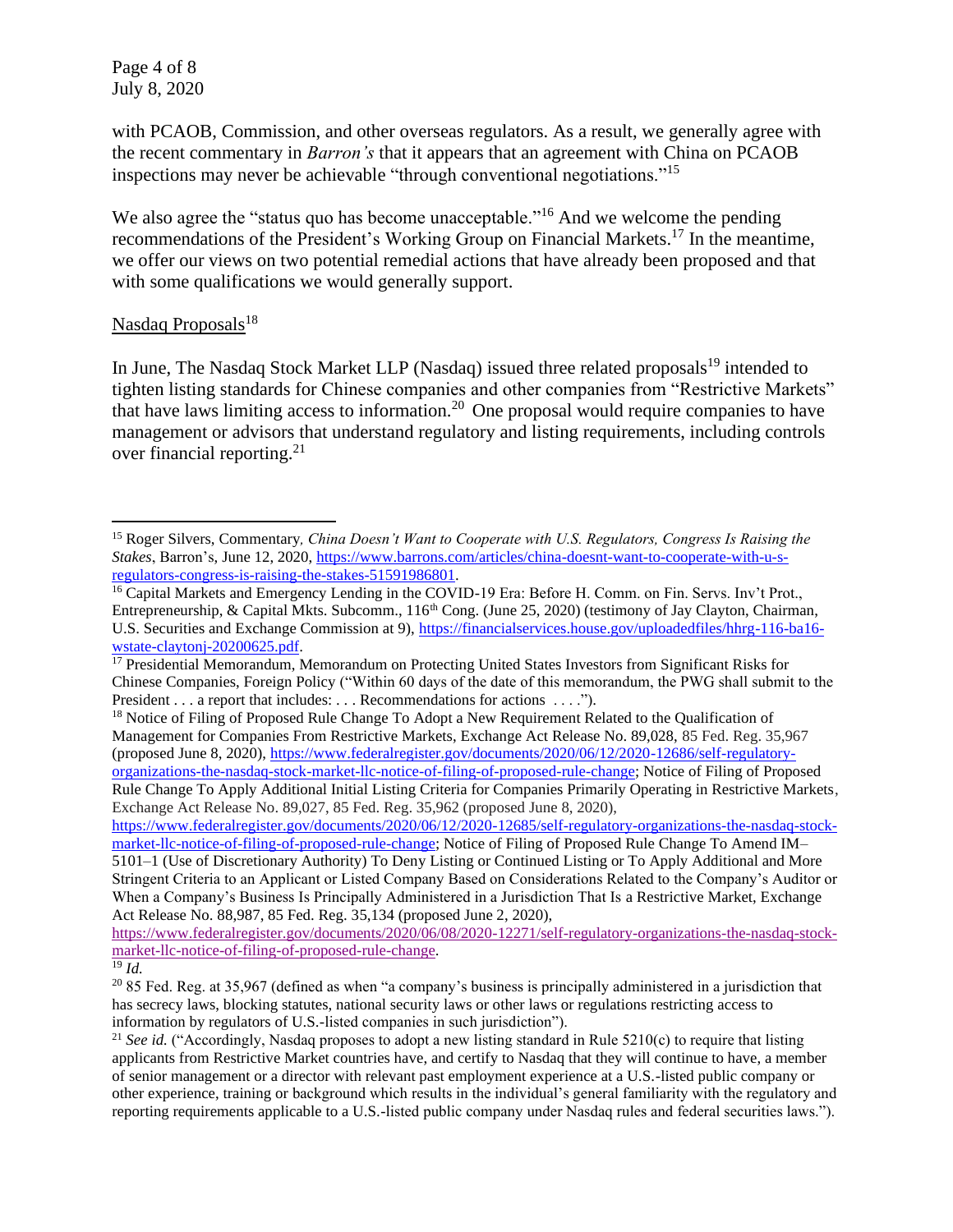Page 5 of 8 July 8, 2020

A second proposal would require a minimum offering size or public float.<sup>22</sup> A third proposal, which we view as addressing the essential element of an effective potential remedial action, would apply additional listing criteria when an auditor of an applicant or Nasdaq-listed company has not been or cannot be inspected by PCAOB.<sup>23</sup>

In our view, the third proposal as drafted is flawed because it provides for far too much discretion for Nasdaq to approve the initial or continued listing of registrants from China or other restricted markets even when the company has a principal auditor that is located in a jurisdiction that prohibits PCAOB's ability to inspect the auditor.<sup>24</sup> As JP Gan, a Chinese venture investor and founding partner of Shanghai-based INCE Capital recently stated:

"The basic principle of capital markets is trust. The default assumption is everyone is good because the bad apples have been screened out, *or it won't be listed* . . . .<sup>225</sup>

We believe the flaw in the third proposal can be repaired by revising the proposal to narrow the level of discretion along the lines of the following:

- The proposed IM-5101-1(b)(1) and IM-5101-1(c) would be replaced by new rules that would require that listing applicants and listed companies from a Restrictive Market, including companies listed prior to the effectiveness of the new rules, be prohibited from having an auditor or an accounting firm engaged to assist with their company audit that is located in a jurisdiction that limits the PCAOB's ability to inspect the auditor (New Auditor Inspection Rules).
- ... [A] Nasdaq staff determination to deny the initial or continued listing of a company for lack of compliance with the New Auditor Inspection Rules would result in the issuance "of a denial or delisting letter to the company that will inform the company of the factual basis for Nasdaq's determination and its right for review of the decision pursuant to the Rule 5800 Series."<sup>26</sup>

<sup>&</sup>lt;sup>22</sup> See 85 Fed. Reg. at 35,962 ("Nasdaq is proposing to adopt new Rules 5210(l)(i) and (ii) that would require a minimum offering size or public float for Restrictive Market Companies listing on Nasdaq in connection with an IPO or a business combination (as described in Rule 5110(a) or IM–5101–2)").

<sup>23</sup> *See* 85 Fed. Reg. at 35,135 ("Nasdaq proposes to amend IM–5101–1 to add a new subparagraph (b) that sets forth factors Nasdaq may consider in applying additional and more stringent criteria to an applicant or listed company based on the qualifications of the company's auditor.").

<sup>&</sup>lt;sup>24</sup> *Id.* ("Nasdaq may be satisfied that an auditor that is not subject to PCAOB inspection has mitigated the risk that it may have significant undetected deficiencies in its system of quality controls by being a part of a global network where the auditors draw on globally common technologies, tools, methodologies, training and quality assurance monitoring.").

<sup>25</sup> Jim Yang et al., *Coffee's for Closers: How a Short Seller's Warning Helped Take Down Luckin Coffee*. <sup>26</sup> Letter from Jeffrey P. Mahoney, General Counsel, Council of Institutional Investors to Secretary, Securities and Exchange Commission 6-7 (June 18, 2020) (footnotes omitted),

[https://www.cii.org/files/issues\\_and\\_advocacy/correspondence/2020/June%2018,%202020%20Nasdaq%20letter%2](https://www.cii.org/files/issues_and_advocacy/correspondence/2020/June%2018,%202020%20Nasdaq%20letter%20(final!).pdf) 0(final!).pdfhttps://www.cii.org/files/issues\_and\_advocacy/correspondence/2020/June%2018.%202020%20Nasdaq [%20letter%20\(final!\).pdf.](https://www.cii.org/files/issues_and_advocacy/correspondence/2020/June%2018,%202020%20Nasdaq%20letter%20(final!).pdf)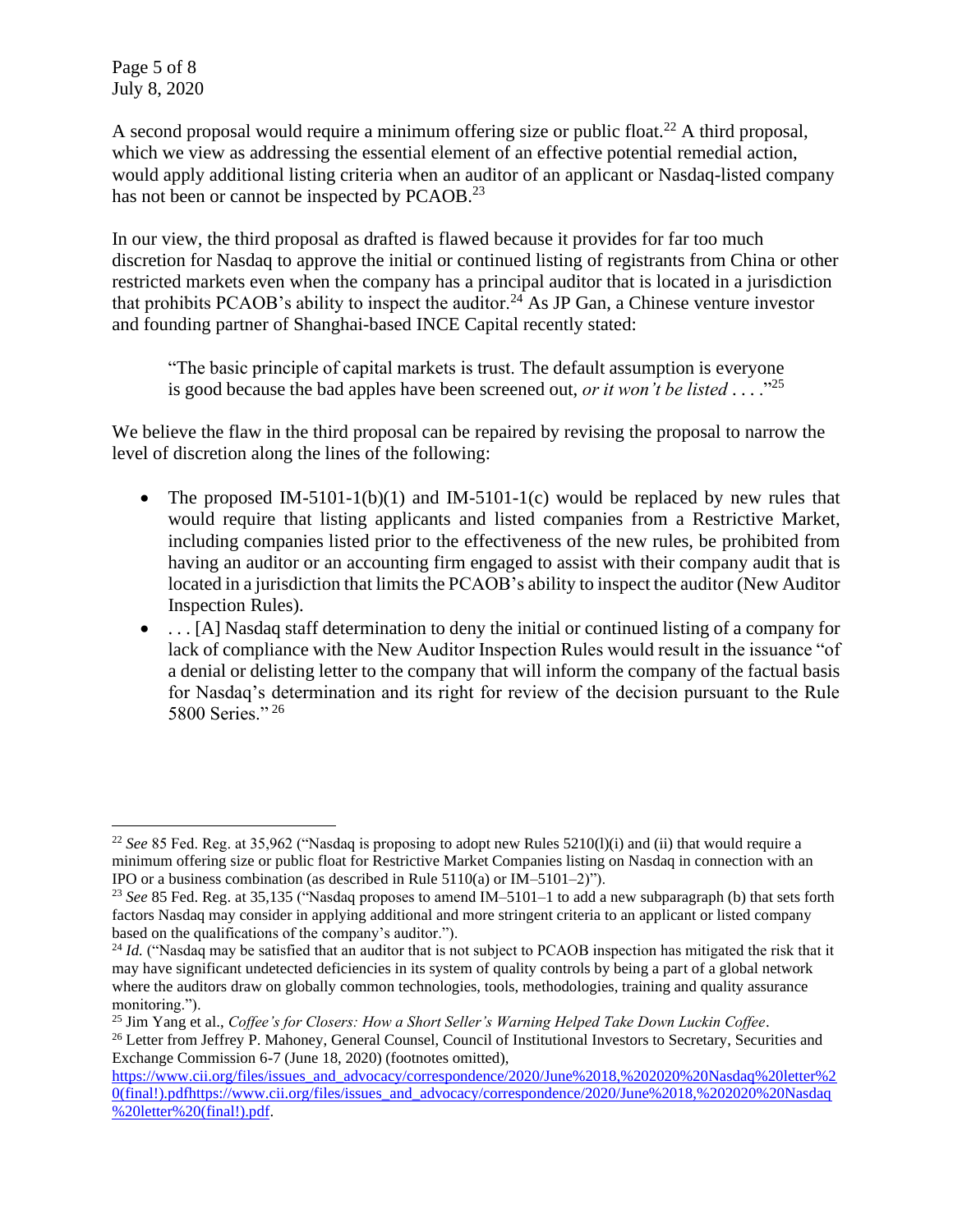Page 6 of 8 July 8, 2020

Subject to the adoption of the aforementioned revisions, we would agree with Secretary of State Michael R. Pompeo that Nasdaq's action could "serve as a model for other exchanges in the United States, and around the world."<sup>27</sup>

## Holding Foreign Companies Accountable Act (Accountable Act or S. 945)<sup>28</sup>

In May, the U.S. Senate passed S. 945 by "unanimous consent."<sup>29</sup> The bipartisan bill would prohibit foreign companies from listing and trading their securities on any U.S. securities exchange or through any other method regulated by the SEC, including "over-the-counter" trading, if PCAOB is unable to inspect the issuer's public accounting firm for three consecutive years.<sup>30</sup>

The provisions of S. 945 would also provide that the Commission end the trading prohibition once the company certifies that it has retained a public accounting firm that PCAOB is able to inspect.<sup>31</sup> The provisions would also require an issuer to disclose whether it (the issuer) is stateowned or government-controlled.<sup>32</sup>

A companion bill, H.R. 7000, was introduced in the U.S. House of Representatives but has not yet been subject to a vote.

[,President%20Trump%20Criticizes%20Chinese%20Firms'%20Refusal,Follow%20Audit%20Rules%2C%20Seeks%](https://tax.thomsonreuters.com/news/president-trump-criticizes-chinese-firms-refusal-to-follow-audit-rules-seeks-solutions/#:~:text=Auditing-,President%20Trump%20Criticizes%20Chinese%20Firms) [20Solutions&text=President%20Donald%20Trump%20is%20ratcheting,trade%20in%20U.S.%20stock%20markets](https://tax.thomsonreuters.com/news/president-trump-criticizes-chinese-firms-refusal-to-follow-audit-rules-seeks-solutions/#:~:text=Auditing-,President%20Trump%20Criticizes%20Chinese%20Firms)  (quoting Shaswat K. Das, a counsel at King & Spalding LLP who previously worked at the PCAOB as its primary negotiator with the Chinese regulators on cross-border audit oversight from 2011-2015: '"NASDAQ's recently proposed rule provides a good template that should be closely considered'").

<sup>&</sup>lt;sup>27</sup> Press Statement, Michael R. Pompeo, Secretary of State, New Nasdaq Restrictions Affecting Listing of Chinese Companies (June 4, 2020), [https://www.state.gov/new-nasdaq-restrictions-affecting-listing-of-chinese-companies/;](https://www.state.gov/new-nasdaq-restrictions-affecting-listing-of-chinese-companies/) *cf.* Soyoung Ho, Auditing, President Trump Criticizes Chinese Firms' Refusal to Follow Audit Rules, Seeks Solutions, Thomson Reuters Tax & Acct. (June 8, 2020), [https://tax.thomsonreuters.com/news/president-trump](https://tax.thomsonreuters.com/news/president-trump-criticizes-chinese-firms-refusal-to-follow-audit-rules-seeks-solutions/#:~:text=Auditing-,President%20Trump%20Criticizes%20Chinese%20Firms)[criticizes-chinese-firms-refusal-to-follow-audit-rules-seeks-solutions/#:~:text=Auditing-](https://tax.thomsonreuters.com/news/president-trump-criticizes-chinese-firms-refusal-to-follow-audit-rules-seeks-solutions/#:~:text=Auditing-,President%20Trump%20Criticizes%20Chinese%20Firms)

<sup>&</sup>lt;sup>28</sup> S. 945, 116<sup>th</sup> Cong. (engrossed in S. May 20, 2020)[, https://www.congress.gov/bill/116th-congress/senate](https://www.congress.gov/bill/116th-congress/senate-bill/945/text)[bill/945/text.](https://www.congress.gov/bill/116th-congress/senate-bill/945/text)

 $^{29}$  S. 945, 116<sup>th</sup> Cong. (2020), [https://www.congress.gov/bill/116th-congress/senate-bill/945/actions.](https://www.congress.gov/bill/116th-congress/senate-bill/945/actions)

 $30 \& 2(i)(3)(A)$  ("If the Commission determines that a covered issuer has 3 consecutive non-inspection years, the Commission shall prohibit the securities of the covered issuer from being traded—'(i) on a national securities exchange; or '(ii) through any other method that is within the jurisdiction of the Commission to regulate, including through the method of trading that is commonly referred to as the 'over-the-counter' trading of securities.").  $31 \text{ }\frac{31}{2}$  (i)(3)(B) ("If, after the Commission imposes a prohibition on a covered issuer under subparagraph (A), the

covered issuer certifies to the Commission that the covered issuer has retained a registered public accounting firm that the Board has inspected under this section to the satisfaction of the Commission, the Commission shall end that prohibition.).

 $32 \text{ }\frac{32}{3}$  (b) ("Each covered issuer that is a foreign issuer ... shall disclose ... (2) the percentage of the shares of the issuer owned by governmental entities in the foreign jurisdiction in which the issuer is incorporated or otherwise organized; (3) whether governmental entities in the applicable foreign jurisdiction with respect to that registered public accounting firm have a controlling financial interest with respect to the issuer; (4) the name of each official of the Chinese Communist Party who is a member of the board of directors of (A) the issuer; or (B) the operating entity with respect to the issuer; and (5) whether the articles of the issuer . . . contains any charter of the Chinese Communist Party, including the text of any such charter.").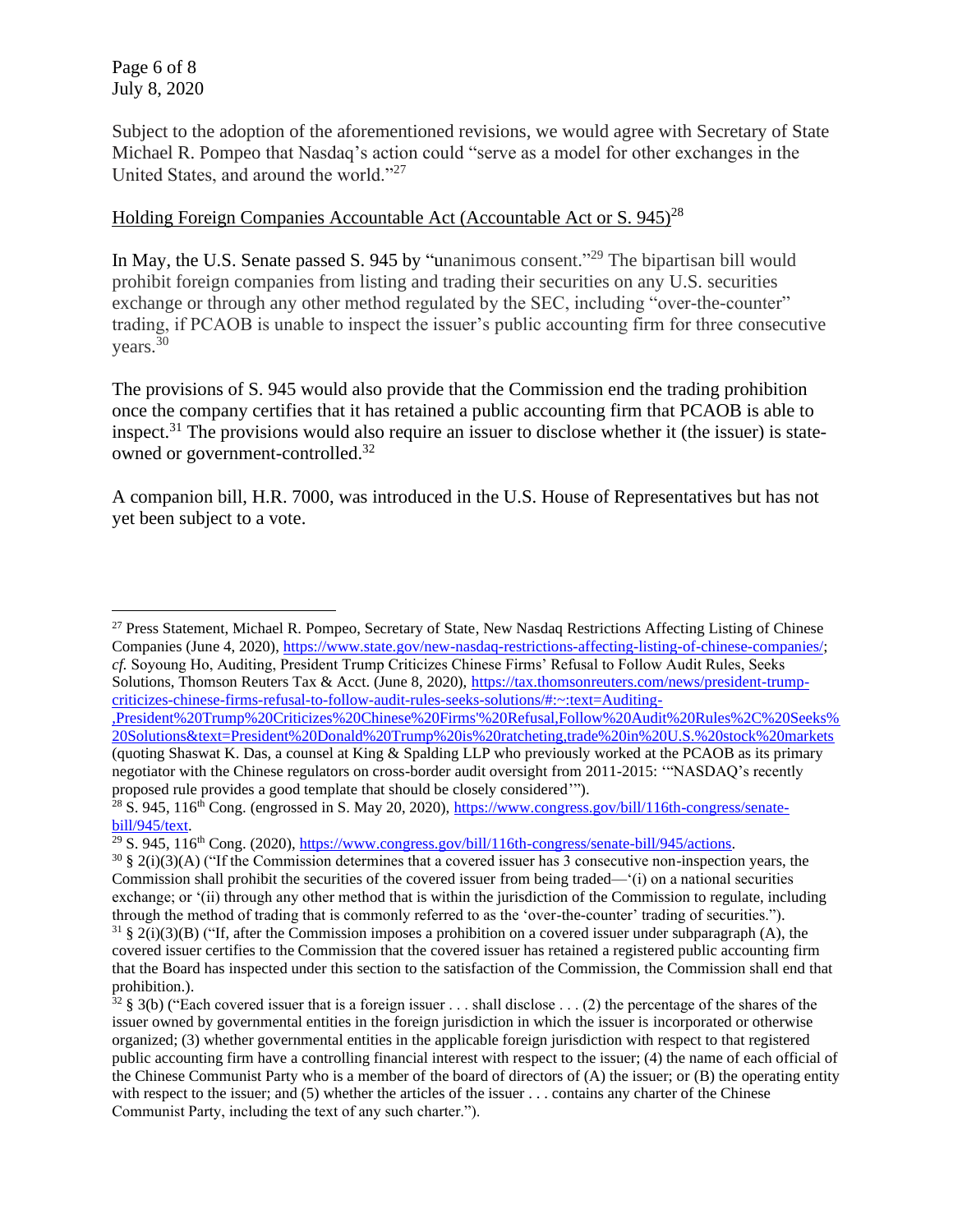Page 7 of 8 July 8, 2020

CII first took a public position on S. 945 in connection with a June 2019 hearing of the Subcommittee on Investor Protection, Entrepreneurship, and Capital Markets of the Committee on Financial Services in which a draft companion bill was discussed.<sup>33</sup> At that time, we stated:

We acknowledge that there are a number of possible alternative actions the SEC, the PCAOB, the stock exchanges, or Congress could potentially take to address, at least in part, the investor protection and general oversight issues that exist for U.S. Chinese listed companies. In our view, the provisions of the Accountab[le] Act are not an unreasonable response, particularly in light of the apparent increasing size, scope, and significance of those issues.<sup>34</sup>

Since Senate passage of S. 945, some critics have indicated that its provisions are overly broad, particularly with respect to its application to U.S. multinational public companies with operations in China.<sup>35</sup> We note that recent Congressional testimony appears to confirm SEC would have the authority to ensure that U.S. multinational corporations doing business in China in which auditors are not subject to PCAOB inspection would generally fall outside the scope of the Accountable Act.<sup>36</sup> We support that view and believe it is generally consistent with the intent and the language<sup>37</sup> of S. 945. More broadly, we agree that the Accountable Act is a "sensible way to approach a problem that's been around for a while  $\dots$ ."<sup>38</sup>

\*\*\*\*

[https://www.cii.org/files/issues\\_and\\_advocacy/correspondence/2019/June%2018%202019%20Letter%20to%20Sub](https://www.cii.org/files/issues_and_advocacy/correspondence/2019/June%2018%202019%20Letter%20to%20Subcommittee%20on%20Investor%20Protection%20Entreprenuership%20and%20Capital%20Markets%20(finalF).pdf) [committee%20on%20Investor%20Protection%20Entreprenuership%20and%20Capital%20Markets%20\(finalF\).pdf.](https://www.cii.org/files/issues_and_advocacy/correspondence/2019/June%2018%202019%20Letter%20to%20Subcommittee%20on%20Investor%20Protection%20Entreprenuership%20and%20Capital%20Markets%20(finalF).pdf) <sup>35</sup> See, e.g., Brownstein Hyatt Farber Scheck, Client Alert, Foreign Companies May Lose Access to U.S. Capital

Markets Under Just-Passed Senate Legislation (May 21, 2020), [https://www.bhfs.com/insights/alerts](https://www.bhfs.com/insights/alerts-articles/2020/foreign-companies-may-lose-access-to-u-s-capital-markets-under-just-passed-senate-legislation)[articles/2020/foreign-companies-may-lose-access-to-u-s-capital-markets-under-just-passed-senate-legislation](https://www.bhfs.com/insights/alerts-articles/2020/foreign-companies-may-lose-access-to-u-s-capital-markets-under-just-passed-senate-legislation) ("the

<sup>&</sup>lt;sup>33</sup> Putting Investors First: Examining Proposals to Strengthen Enforcement Against Securities Law Violators, H. Comm. on Fin. Servs. Inv't Prot., Entrepreneurship, & Capital Mkts. Subcomm. (June 19, 2019), [https://financialservices.house.gov/calendar/eventsingle.aspx?EventID=403833.](https://financialservices.house.gov/calendar/eventsingle.aspx?EventID=403833)

<sup>&</sup>lt;sup>34</sup> Letter from Jeffrey P. Mahoney, General Counsel, Council of Institutional Investors to The Honorable Carolyn B. Maloney, Chair, H. Comm. on Fin. Servs. Inv't Prot., Entrepreneurship, & Capital Mkts. Subcomm. et al. 6 (June 18, 2019) (footnotes omitted),

bill seems to apply broadly, beyond those foreign companies already identified by the PCAOB, to any U.S. public companies whose affiliates are in China, Belgium or France").

<sup>36</sup> *See* Capital Markets and Emergency Lending in the COVID-19 Era, Before the H. Subcomm. on Inv. Prot. Entrepreneurship, & Capital Mkts., Bloomberg transcript (June 5, 2020) (on file with CII) ("HUIZENGA: ... would it make sense to make clear that the SEC has full rule-making authority under the bill to ensure that multinational corporations doing a small amount of business in an un-inspectable jurisdiction are not intentionally caught up in the bill? . . . CLAYTON: -- to implement this bill. I think as the, we said as the bill stands, we believe we have the authority to do it. . . . But as it stands, we believe we could implement it. But if you have further nuances, further direction, we (INAUDIBLE) of course, will welcome it. HUIZENGA: I just really wanted to find out whether you felt that you had the proper tools to be able to move forward on that, so I'm glad to hear that."). <sup>37</sup> See § 2(i)(3)(B) ("If ... the covered issuer certifies to the Commission that the covered issuer has retained a registered public accounting firm that the Board has inspected under this section to the satisfaction of the Commission, the Commission shall end that prohibition.).

<sup>38</sup> Benjamin Bain & David Westin, Markets, SEC Chief Backs Bill to Delist China Firms Barring Audit Reviews, Bloomberg (June 2, 2020, 11:50 AM EDT) (on file with CII) (quoting Securities and Exchange Commission Chairman Jay Clayton); *cf.* Roger Silvers, Commentary*, China Doesn't Want to Cooperate with U.S. Regulators, Congress Is Raising the Stakes* ("this legislation is perhaps the best opportunity for U.S. regulators to get China to alter its stance on cooperation in securities regulation").